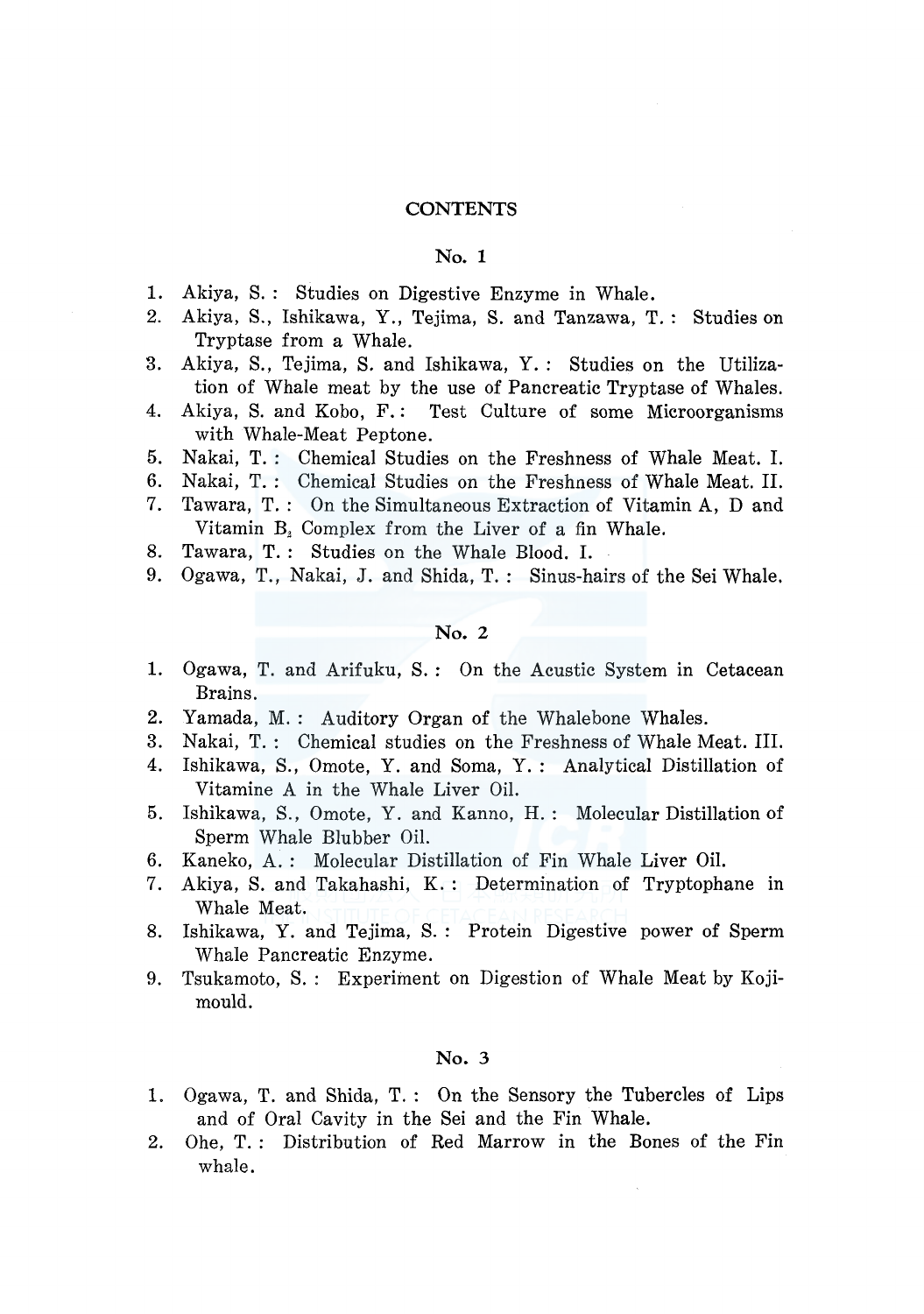- 3. Hosokawa, H.: On the Cetacean Larynx, with Special Remarks on the Laryngeal Sack of the Sei Whale and the Aryteno-Epiglottideal of the Sperm Whale.
- 4. Akiba, T., Tsuchiya, T., Uemura, M. and Natsume, Y. : Bacteriological Studies on Freshness of Whale Meat (Report No. 1).
- 5. Ishikawa, Y. : Protein Digestive Power of Sperm Whale.
- 6. Mori, T. and Saiki, M.: Properties of Fats and Oils contained in Various Parts of a Sperm Whale Body.
- 7. Tawara, T. and Fukazawa, R. : Studies on Kitol I.
- 8. Tawara, T. and Fukazawa, R. : Studies on Kitol II.
- 9. Tawara, T. and Fukazawa, R. : Studies on Kitol III.
- 10. Tawara, T. : On the Respiratory Pigment of Whale. (Studies on Whale Blood II).
- 11. Yoshida, M. : Research on Methionine in Whale.
- 12. Mizue, K.: Factory Ship Whaling around Bonin Island in 1948.
- 13. Mizue, K. and Jimbo, H. : Statistic Study of Foetuses of Whales.
- 14. Nishiwaki, M. and Hayashi, K. : Biological Survy of Fin and Blue Whale Taken in the Antarctic Season 1947/48 by the Japanese Fleet.

## No. 4

- 1. Omura, H. : On the Body Weight of Sperm and Sei Whales located in the Adjacent Waters of Japan.
- 2. Omura, H. : Diatom Infection on Blue and Fin Whales in the Antarctic Whaling Area V (the Ross Sea Area).
- 3. Omura, H.: Whales in the Adjacent Waters of Japan.
- 4. Nishiwaki, M. : Determination of the Age of Antarctic Blue and Fin Whales by the Colour Changes in Crystalline Lens.
- 5. Nishiwaki, M. : Age Characteristics in Baleen Plates.
- 6. Nishiwaki, M. : On the Body Weight of Whales.

#### No. *5*

- 1. Akiba, T., Umehara, M. and Natsume, Y. : Bacteriological Studies on Freshness of Whale Meat. (Report No. 11)
- 2. Hosokawa, H. : On the Pelvic Cartilages of the Balaenoptera-Foetuses, with Remarks on the Specifical and Sexual Difference.
- 3. Ohe, T. : Iconography on the abdominal cavity and viscera of the Baraenoptera, with special remarks upon the peritoneal coverings.
- 4. Akiya, S. and Hoshino, 0. : Isolation of Histidine from Whale Blood using 3, 4-Dichlorbenzen Sulfonic Acid.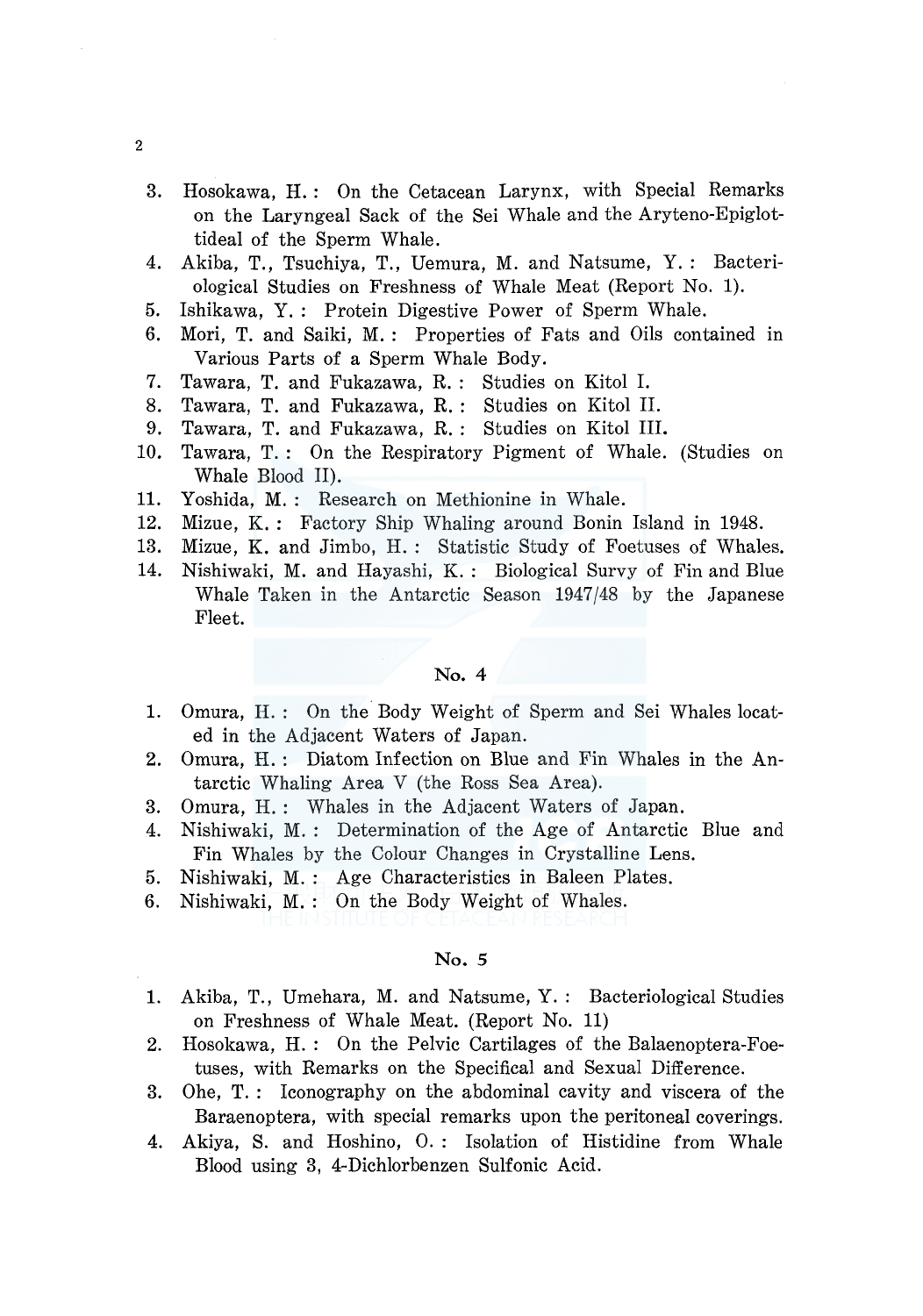- 5. Tawara, T. and Fukazawa, R. : Studies on Kitol, IV. Purification of Kitol by Chromatographie.
- 6. Ishikawa, S., Omote, Y. and Okuda H. : Substances Related to Vitamin A in the Whale Liver Oil.
- 7. Ishikawa, S., Omote, Y., Kijima, M. and Okuda, H. : Thermal Decomposition of Kitol.
- 8. . Mizue, K. : Grey Whales in the East Sea Area of Korea.
- 9. Mizue, K.: Food of Whales (In the Adjacent Waters of Japan).
- 10. Nishiwaki, M. and Ohe, T. : Biological Investigation on Blue and Fin Whales caught by the Japanese Antarctie Whaling Fleets.

# No. 6

- 1. Hosokawa, H.: On the extrinsic eye muscles of the whale, with special remarks upon the innervation and function of the musculus retractor bulbi.
- 2. Murata, T.: Histological Studies on the Respiratory Portions of the Lungs of Cetacea.
- 3. Kojima, T. : On the Brain of the Sperm Whale *(Physeter catoclon,*  L.)
- 4. Mizue, K. and Murata, T. : Biological Investigation on the Whales Caught by the Japanese Antarctic Whaling Fleets Season 1949/50.
- 5. Nishiwaki, M. : On the Periodic Mark on the Ballen Plates as the Sign of Annual Growth.
- 6. Nishiwaki, M. and Hibiya, T. : On the Sexual Maturity of the Sperm Whale *(Phseter catodon)* found in the Adjacent Waters of Japan (I).
- 7. Nakai, T. : Chemical Studies on Freshness of Whale Meat, IV. Some Informations of *Achromobacter ubiquitum* isolated from Whale Carcass.
- 8. Nakai, T. and Ono, H. : The Effects of Electric Shock and Fatigue on Post-mortem Changes in Muscle.
- 9. Omote, Y. : Complete Recovery Vitamin A from Molecular Distillation Residue of Whale-liver Oil.
- 10. Omote, Y. : Chemical Structure of Kitol (I) Double Bonds and Hydroxyl Groups.
- 11. Hirata, M. : Experimental Investigation on Flattened Head Harpoon An Attempt for Restraining Ricochet.

### No. 7

1. Ogawa, T. : Cardiac Nerves of Some Cetacea, with Special Refe-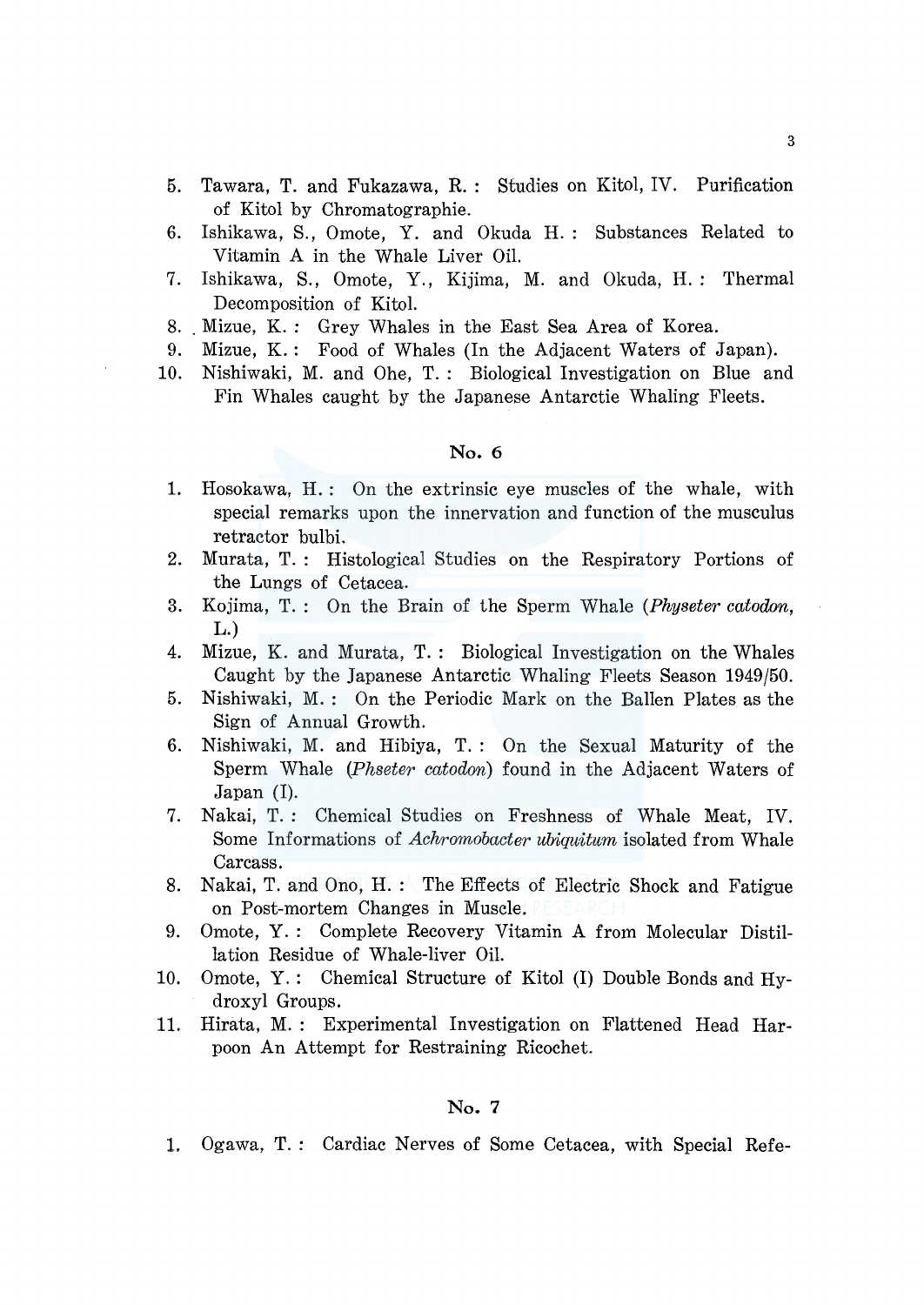rence to Those of *Barardius Bairdii Ste}neger.* 

- 2. Akiya, S., Hoshino, 0. and Motohashi, N. : Attempt to Preserve Whale Meat Freshness with 5-Nitro-furfuriden Aminoguanidine from Decay.
- 3. Akiya, S. and Sawamura, R. : Colorimetric Determination of 5- Nitro 2-furfuridene Aminoguanidine.
- 4. Tomiyama, S. and Takao, M. : Utilization of Higher Fatty Alkohol from Sperm Whale Oil.
- 5. Omote, Y.: A Rapid Method for Separate Determination of Vitamin A and Kitol in Whale-liver Oil.
- 6. Arai, Y. and Sakai, S. : Whale Meat in Nutrition.
- 7. Yamaguchi, K. and Fujino, K. : 'Serological Constitution of Striped Dolphin (I).
- 8. Nishimoto, S., Tozawa, M. and Kawakami, T. : Food of Sei Whales caught in the Bonin Island Waters.
- 9. Nishiwaki, M. : Age-Determination of Mystacoceti, Chiefly Blue and Fin Whales.
- 10. Nishiwaki, M. and Hibiya, T. : Sexual Maturity of the Sperm Whale found in the Adjacent Waters of Japan (II).
- 11. Ohno, M. and Fujino, K. : Biological Investigation on the Whales caught by the Japanese Fleet Season 1950/51.

#### No. 8

- 1. Yamada, M. : Contribution to the Anatomy of the Organ of Hearing of Whales.
- 2. Omura, H. : Biological Study on Humpback Whales in the Antarctic Whaling Areas IV and V.
- 3. Fujino, K. : On the Serological Constitution of Sei-, Fin-, and Humpback-Whales (I).
- 4. Ogawa, T. : On the Presence and Disappearance of the Hind Limb in the Cetacean Embryos.
- 5. Nishiwaki, M. and Yagi, T. : On the Age and the Growth of Teeth in a Dolphin *(Prodelphinus caeruleo-albus)* (I).
- 6. Kakuwa, Z., Kawakami, T. and Iguchi, K.: Biological Investigation on the Whales Caught by the Japanese Antarctic Whaling Fleets in the 1951/52 Season.
- 7. Nishiwaki, M. : Hermaphroditism in a Dolphin *(P.rodelphinus caeruleoalbus).*

#### No. 9

1. Akiya, S., Hoshino, 0. and Motohashi, N. : Attempt to preserve